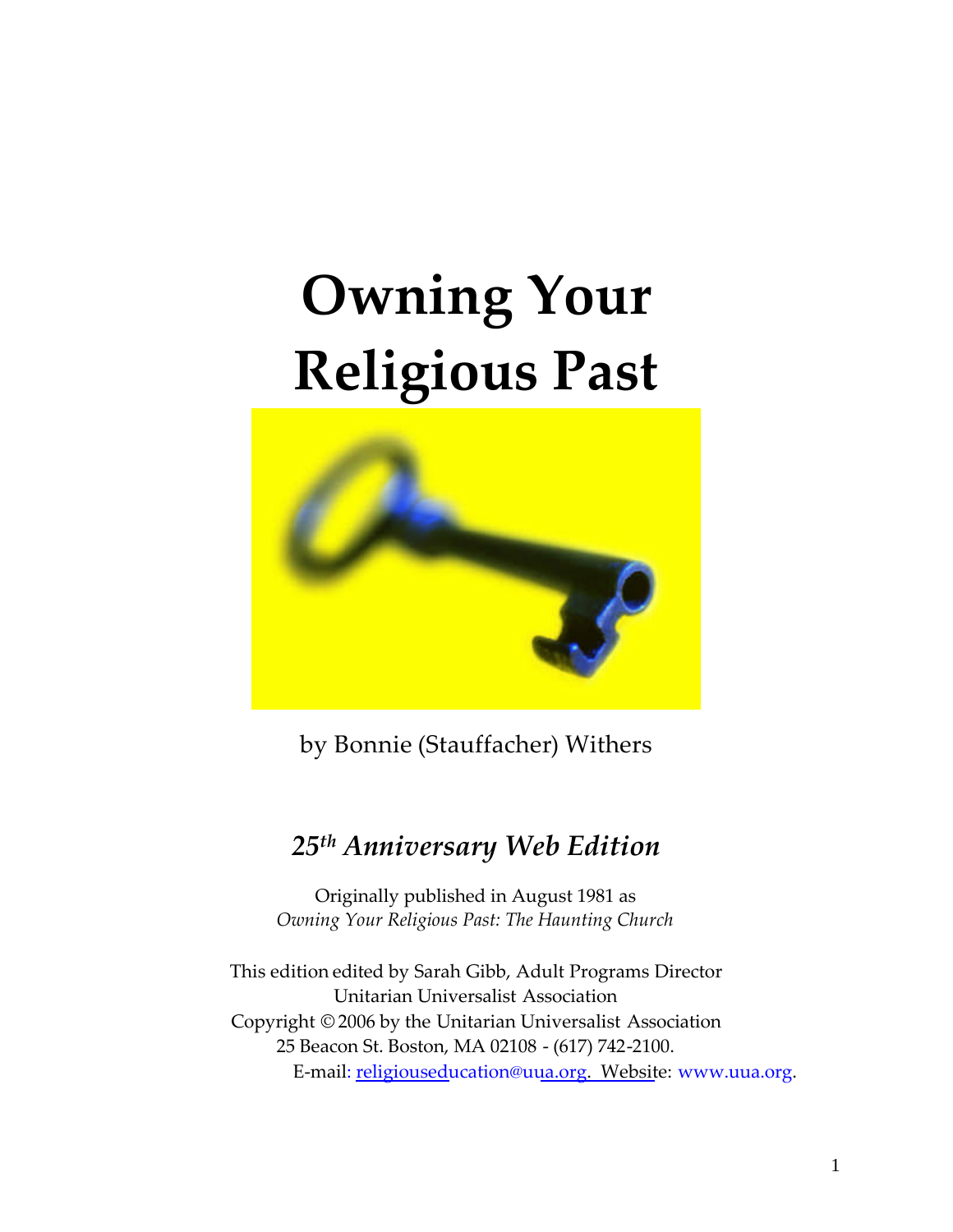# Preface to the 2006 Web Edition

This new edition of *Owning Your Religious Past* updates a classic Unitarian Universalist adult program for a new era. Originally published in 1981, *Owning Your Religious Past* met a need of Unitarian Universalist adults that continues in 2006: the need to reckon with their religious upbringings and integrate them into their current religious lives. *Owning Your Religious Past* continues to be used in our congregations because its activities and discussions help Unitarian Universalists grow in their faith, moving from a space of discomfort and awkwardness to a space of affirmation and wholeness. The program's exercises invite participants to revisit religious spaces and people from childhood in a way that promotes greater self-understanding and personal peace.

Little is changed in this  $25<sup>th</sup>$  anniversary edition—the integrity of the original activities is preserved. However a few changes are worth noting. The subtitle of the original program, "The Haunting Church" is now gone. Though in 2006 some congregations still use the *Haunting House* children's curriculum that inspired the original name, "church" no longer reflects the reality of many Unitarian Universalists' religious pasts. Increasing numbers of our congregations' members grew up worshipping in mosques, synagogues, or temples, or didn't grow up participating in a house of worship at all. As a reflection of cultural changes and the growing diversity of our religious pasts, participants are now invited to reflect not only on the house of worship they grew up in but also on any school or club that had a shaping role in their spirituality.

Further, the new edition includes more specific ground rules. Cultural changes and media coverage have made us all too aware of the abuse inflicted by some religious communities and clergypersons. Program leaders are called to be mindful of the possibility that the self-reflective exercises in *Owning Your Religious Past* can put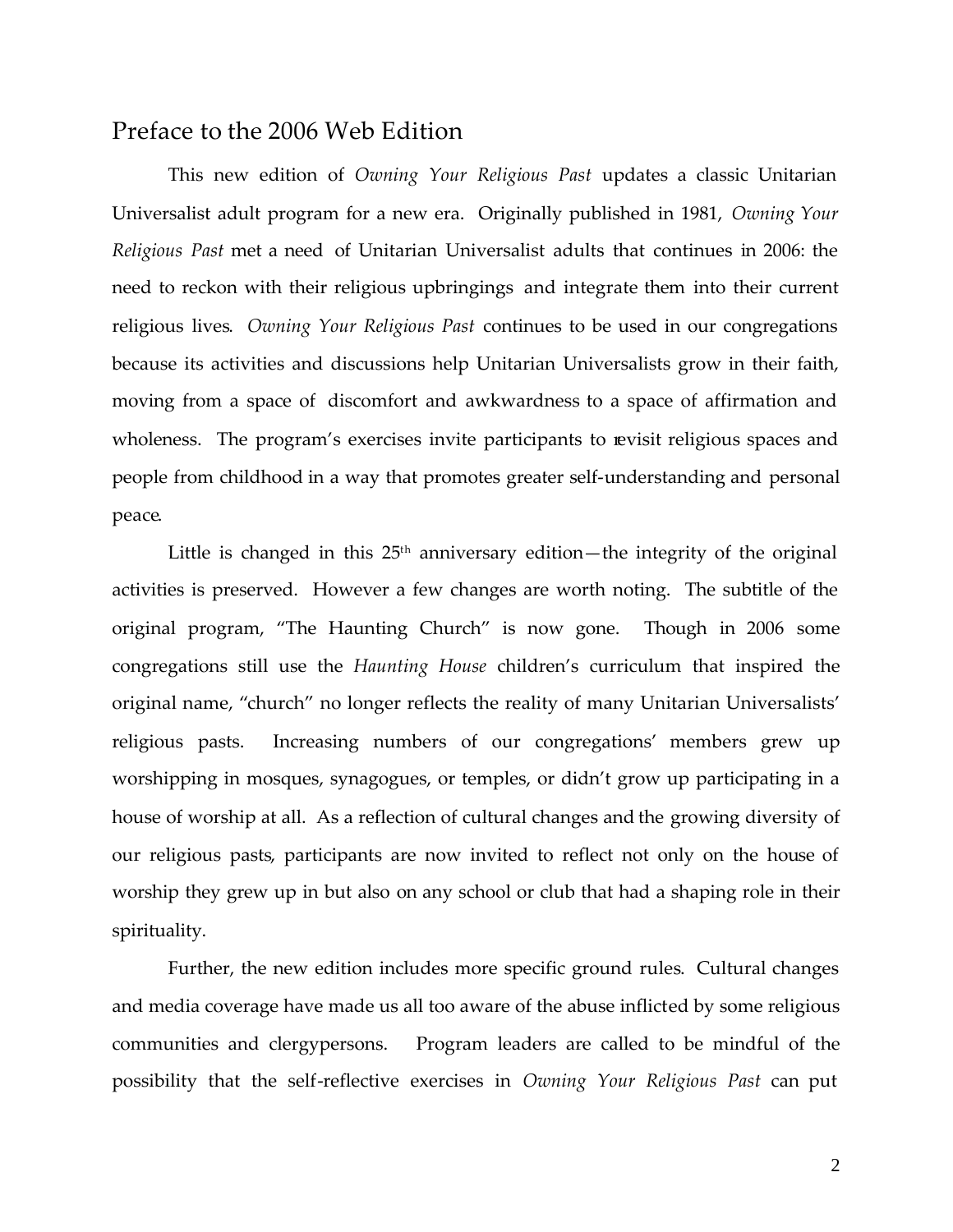participants in touch with traumatic experiences. Additional wording is included to help participants take care of themselves in the context of the course. Leaders are also advised to familiarize themselves with resources that participants can turn to if disturbing memories get triggered.

Finally, the closing workshop's resources for worship are current. Since 1981 the Unitarian Universalist Association has published a new hymnal and a new hymnal supplement. It has also created WorshipWeb (www.uua.org/worshipweb) to provide online resources for worship materials. This new edition takes advantage of these new publications.

May these workshops continue to assist Unitarian Universalists in reckoning with their religious pasts and moving, with faith and love, into their religious futures.

—Rev. Sarah Gibb, Adult Programs Director, Unitarian Universalist Association.

# Preface to the 1981 Edition

The Unitarian Universalist Association has made a commitment to grow. Growth programs and services sponsored by the Association have been designed for the denomination to grow numerically. Our goal: 100,000 new members by the year 1990.

One of the most important components of a growth campaign is programs which enable new people who come to Unitarian Universalist societies for the first time to have an opportunity to explore:

- who they are religiously,
- what their past religious perspectives and experiences have been, and
- who they hope to become, as Unitarian Universalists. Bonnie Stauffacher's course, *Owning Your Religious Past: the Haunting Church,*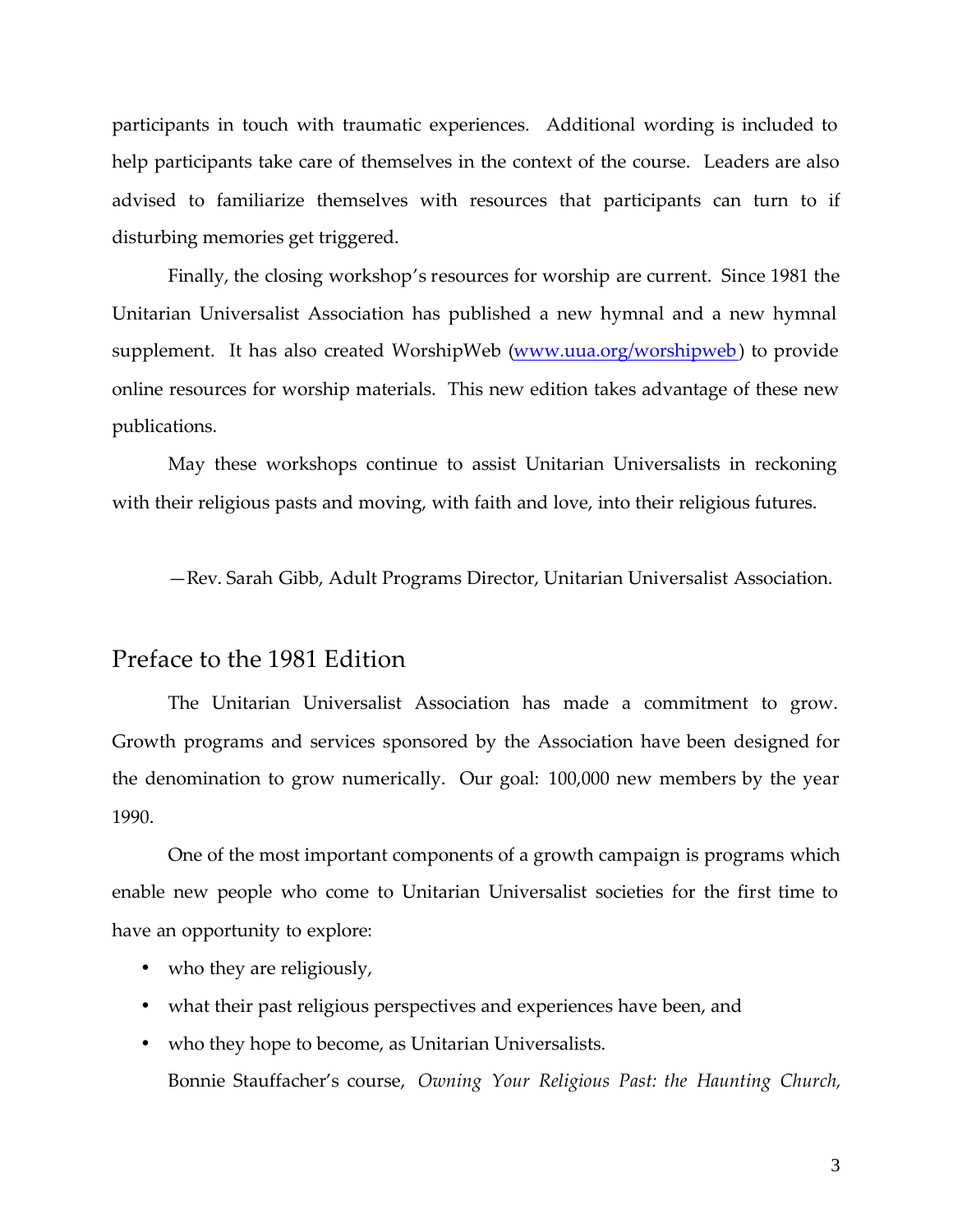provides the opportunity to connect past religious experiences to present dreams and realities. Long-time Unitarian Universalists, as well as newcomers, will find it an enriching experience.

—Rev. Leslie A. Westbrook, Consultant for Adult Programs, 1976-1981.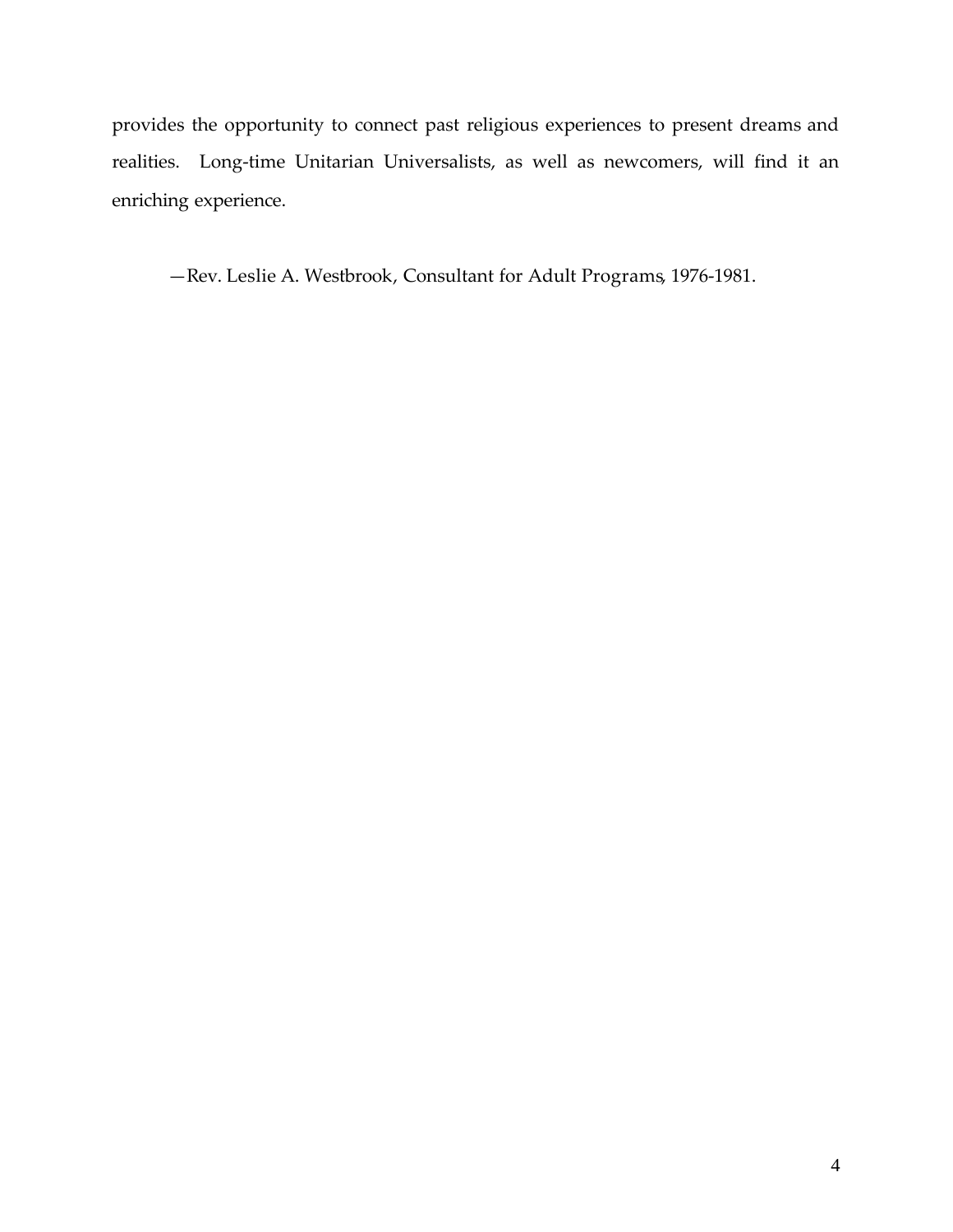# **Table of Contents**

|    | 1. Two Notes from the Author                              | 7  |
|----|-----------------------------------------------------------|----|
|    | 2. Why Owning Your Religious Past?                        | 8  |
|    | 3. Description                                            | 9  |
|    | 4. Planning the Program                                   | 9  |
|    | Schedule<br>$\bullet$                                     |    |
|    | Leadership                                                |    |
|    | <b>Size</b>                                               |    |
|    | Time                                                      |    |
|    | Promotion                                                 |    |
|    | Resources                                                 |    |
|    | 5. Workshop One: Personal Religious Timeline              | 11 |
|    | Materials Needed                                          |    |
|    | <b>Beginning Exercise</b>                                 |    |
|    | Major Exercise - Timeline                                 |    |
|    | 6. Workshop Two: The Haunting House of Worship            | 15 |
|    | Materials Needed                                          |    |
|    | Beginnings                                                |    |
|    | Major Exercise - The Haunting House of Worship            |    |
| 7. | Workshop Three: An Exercise of Reconciliation             | 17 |
|    | <b>Materials Needed</b>                                   |    |
|    | Beginning                                                 |    |
|    | Major Exercise - Dialogue - An Exercise of Reconciliation |    |
|    | End of Session                                            |    |
| 8. | Workshop Four: Claiming the Positives                     | 20 |
|    | Materials Needed                                          |    |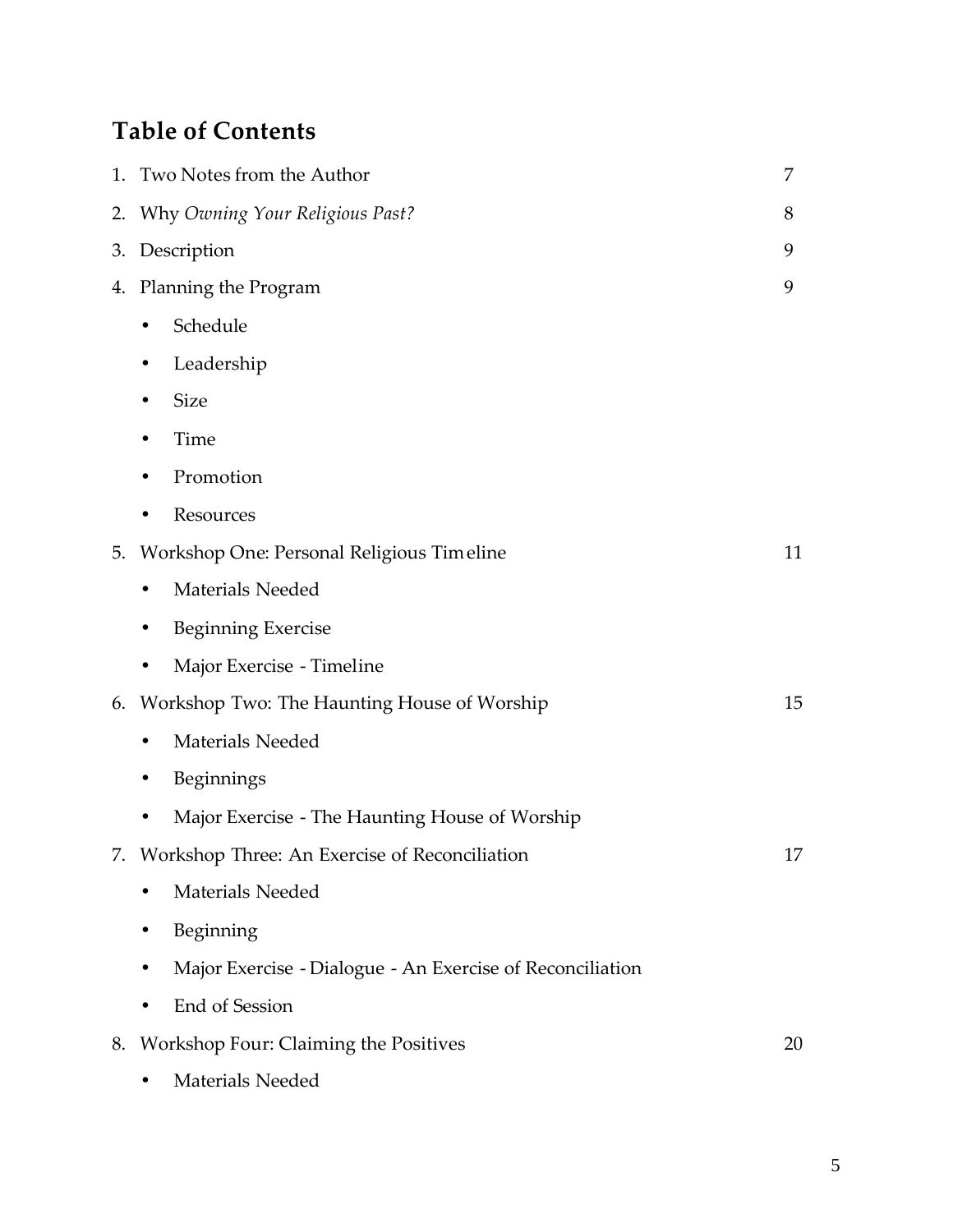- Beginning
- Major Exercise Positives List
- 9. Workshop Five: Conclusion and Worship 22
	- Exercise
	- Closing Worship
- 10. Weekend Workshop Outline 25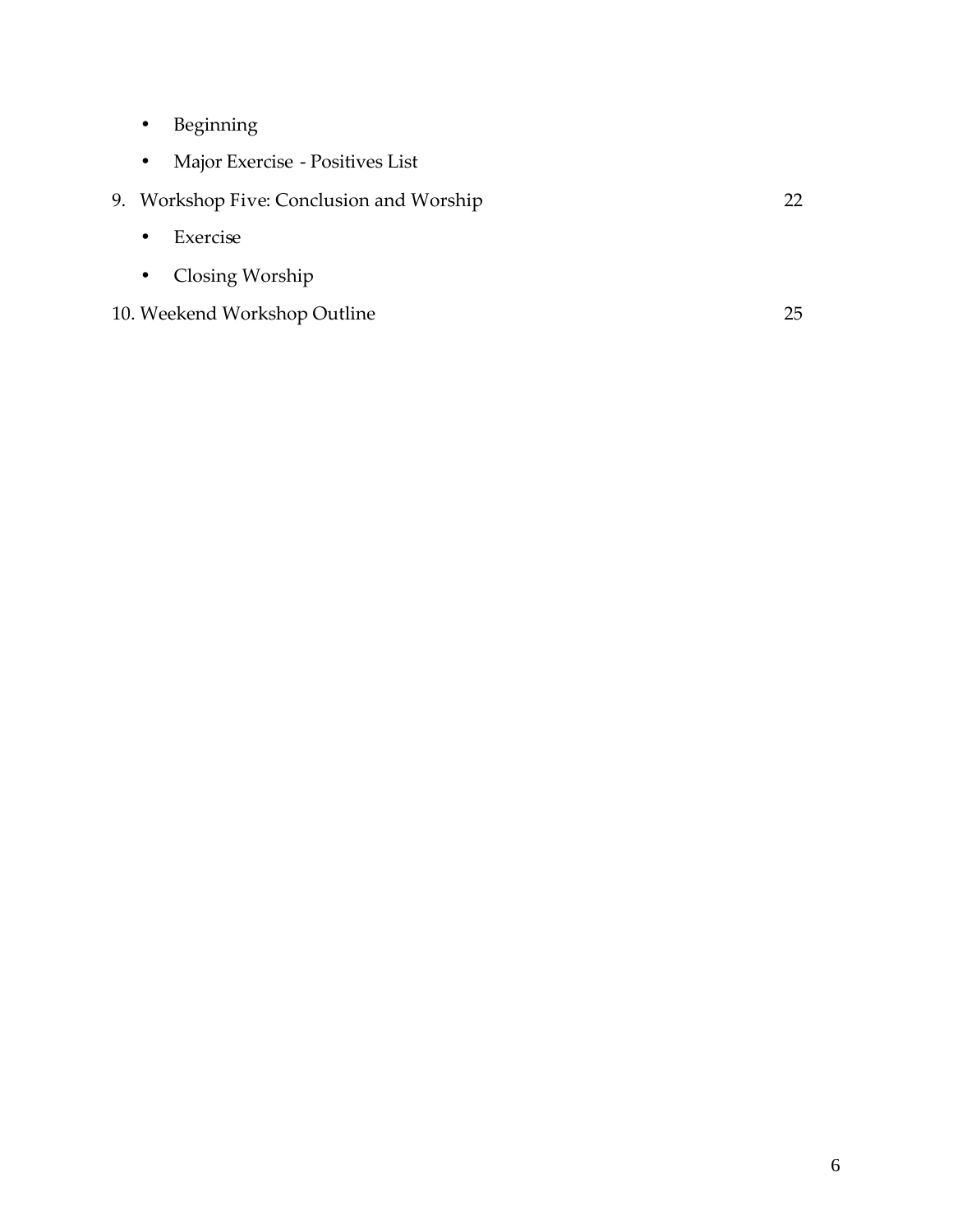# **A Note from the Author (2006 Edition)**

I only need to remember typing out the first draft of this curriculum on a Smith-Corona Portable to start a stream of thoughts on how the world has changed over 25 years. From manual typewriter to web-based publication, something which would have been simply incomprehensible to me in 1981—wow!

And yet, when I reviewed my original "note from the author," I realized that I wouldn't want to change a word. All the observations that caused me to develop this workshop remain both valid and, I believe, under-addressed in our congregations. Many of our members, both new and "tenured," continue to find value in a workshop dedicated to helping them examine their religious past, sorting out what to leave, what to bring into the present, and what to redefine. This continued need is verified by the fact that this curriculum, although out of print for several years, has continued to be sought out, shared, and used throughout Unitarian Universalism by ministers and lay leaders.

I am grateful to all my partners in the Unitarian Universalist family who have supported this project and those who have lobbied for reprinting. Special thanks to Sarah Gibb and the UUA Lifespan Faith Development Staff Group for tracking me down and giving *Owning Your Religious Past* new life in a new century.

—Bonnie (Stauffacher) Withers

# **A Note from the Author (1981 Edition)**

After almost fifteen years of active involvement in Unitarian Universalist workshops at summer institutes, religious training weekends, and district conferences, it is impossible to remember where I first came upon an exercise or idea that later became adapted to this workshop plan.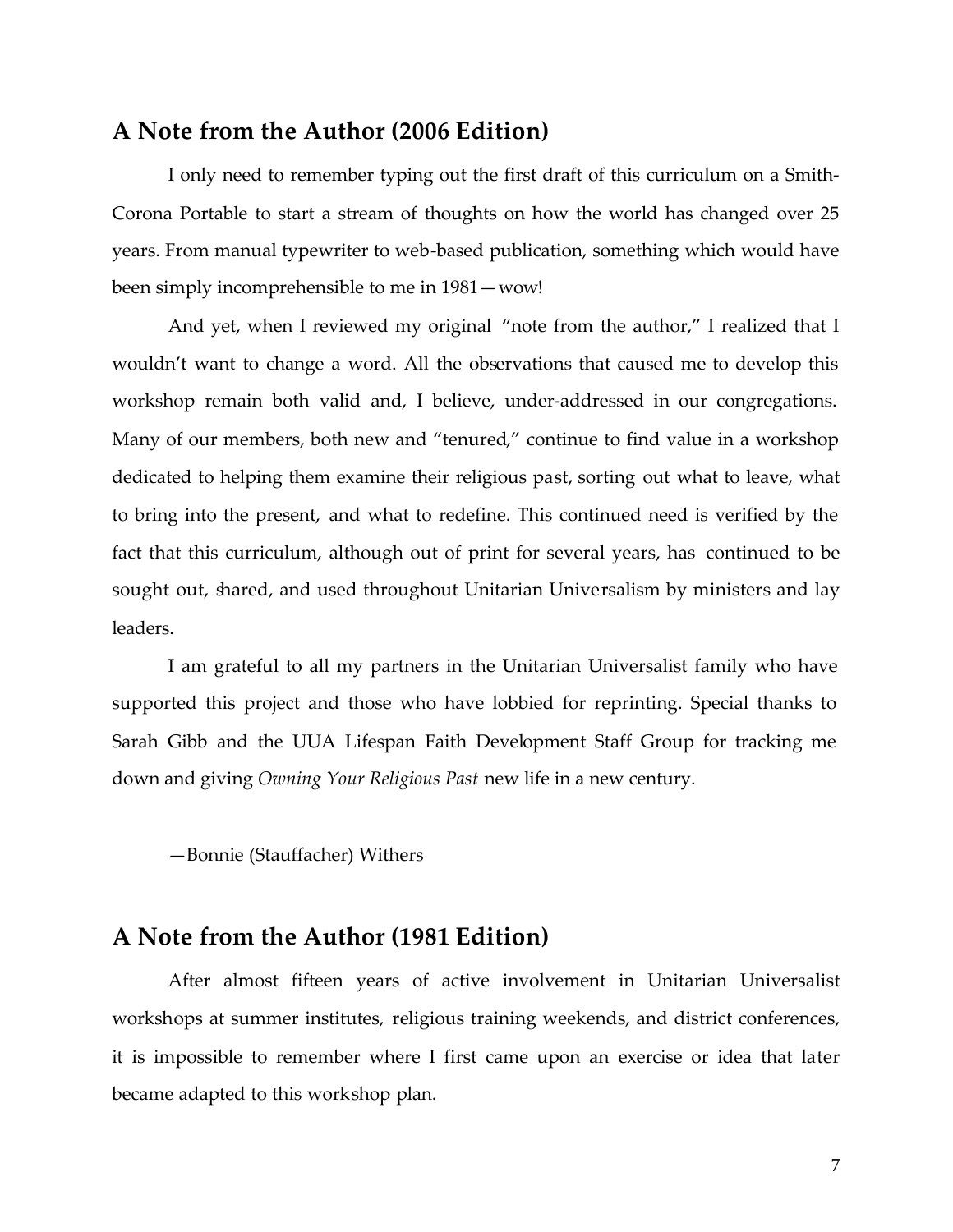There is, however, one notable exception. It was at a "trainer's training" seminar in Chicago for the then just published *Haunting House* curriculum that I first came upon the idea of houses as storehouses of memories, places for solitude and places that protect our intimacy with others.

The exercise where we drew floor plans of our childhood homes remains a vivid, nourishing memory.

It is with gratitude to Barbara Hollerorth, author of *Haunting House*, that I borrow the title for this workshop and the idea for its central exercise.

—Bonnie H. Stauffacher

# **Why** *Owning Your Religious Past?*

The majority of Unitarian Universalists come into the denomination from other religions; often there have been several stops along the path into our congregations. Some bring with them angry and unresolved feelings about experiences in other religious institutions, others have warm memories. Some move easily into an identity as a Unitarian Universalist; others experience a traumatic estrangement from family and from the center of their culture.

Our churches and fellowships have frequently neglected to understand and acknowledge the widely varying needs of members regarding this process. We can be most fully and completely present in our religious identity when we see our path as a continuum rather than a series of unrelated episodes. People who feel whole in this identity are more likely to make solid, healthy commitments to religious communities. Because we are usually more certain of what we left in another religion than what we bring forward from it, some tools are needed by which people may establish connections, bridges, and resonances between past and present. Such activity also provides clues about the possible future direction of those paths.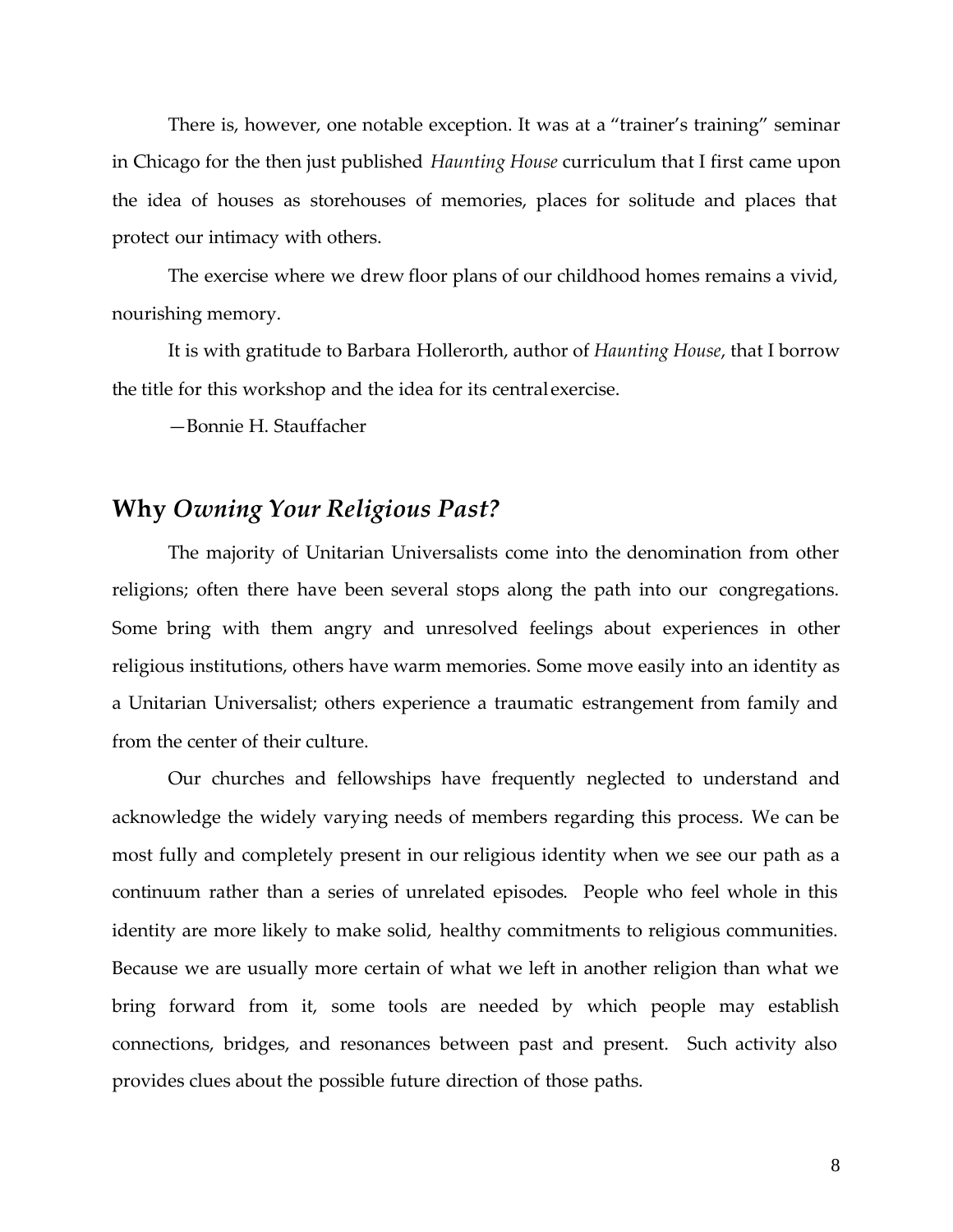This workshop is not just for "converts." Longtime and life-long Unitarian Universalists also experience change, sometimes profoundly, in their religious identity. This workshop is enriched by the participation of people of varying tenure as Unitarian Universalists.

# **DESCRIPTION**

This workshop provides some simple tools through which people may reexamine and retrieve positive aspects of past religious connections. It addresses the affective elements of these connections, rather than dogma. The workshop is designed to provide both group sharing and private exploration, using journal writing exercises. It consists of five separate sessions, which can be conducted individually or grouped in a retreat.

# **PLANNING THE PROGRAM**

## *Schedule*

*Owning Your Religious Past* should run for five consecutive weekly meetings, one and one-half to two hours in length. The space should be comfortable and adaptable since sometimes you will be in a circle, sometimes in small groups, sometimes alone. There should be plenty of wall space where you can tack up large sheets of paper. The meeting space should be the same each time—it will come to have special meaning to the group. *Owning Your Religious Past* may also be presented on a weekend. A suggested schedule is included at the end of this manual.

#### *Leadership*

It is preferable to have co-leaders for *Owning Your Religious Past.* Along with good facilitation skills and all the harmony appropriate to successful co-leadership, it is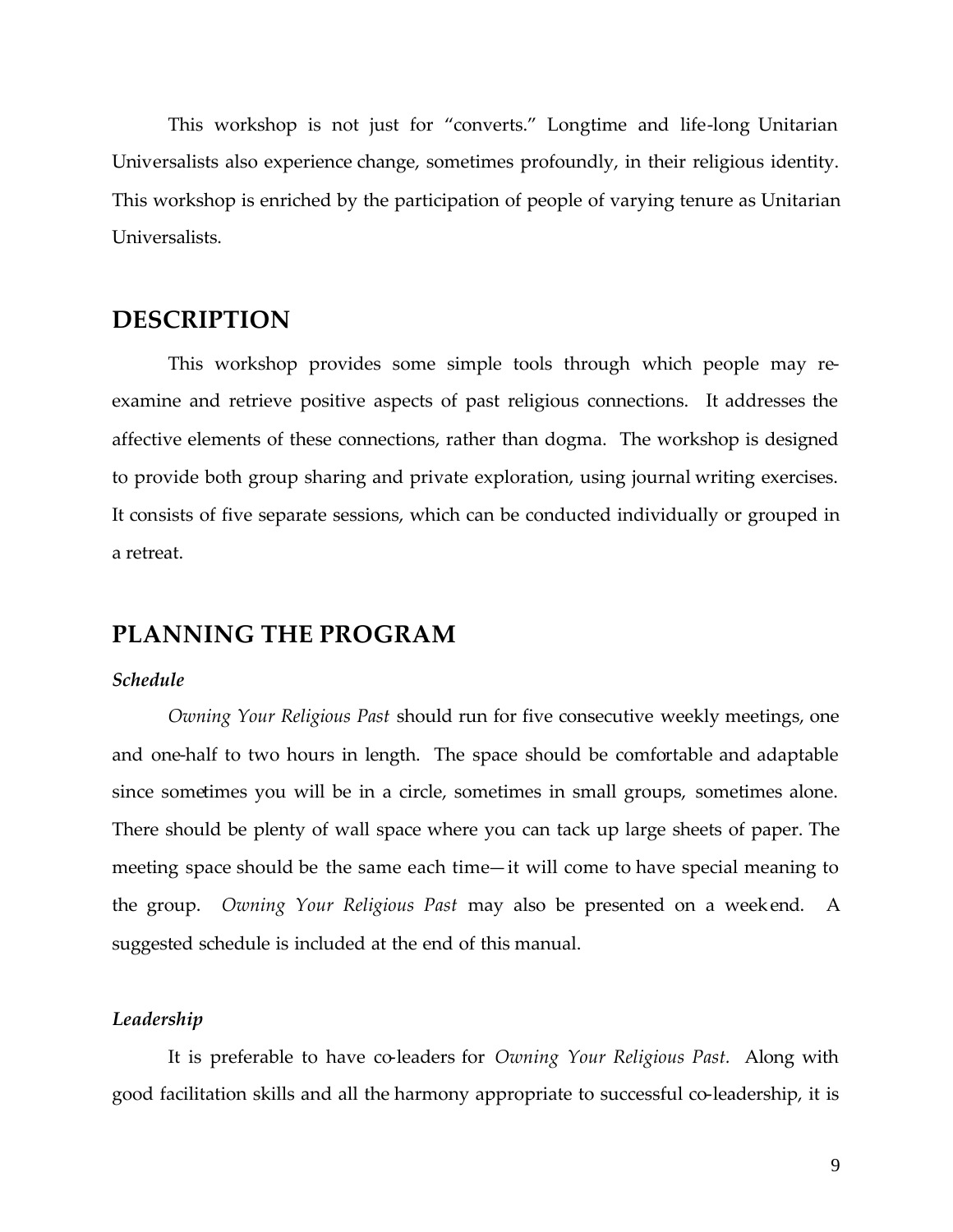essential that the co-leaders are comfortable with their own religious pasts. They should do all the exercises together before they present them to the group.

Leaders must be able to respect and affirm whatever kinds of religious experiences may be encountered; their attitude will in turn elicit appropriate responses to one another among the group participants.

#### *Size*

The group should be large enough to provide an interesting range of experience—five people would be a minimum. With one leader, ten participants is a comfortable number; with two, fifteen would be a maximum.

Stringent time guidelines for exercises have not, except in a few instances, been stated. Leaders are assured that each session fits comfortably within the one and onehalf to two hour time frame—they are encouraged to exercise flexibility in apportioning time within the session.

#### *Promotion*

Begin advertising at least one month in advance. Use the description of the workshop as an announcement or revise as you see fit. Avoid revealing the exercises themselves. Be clear about the time and attendance requirements involved.

#### *Resources*

A good assortment of Unitarian Universalist pamphlets should be available for browsing.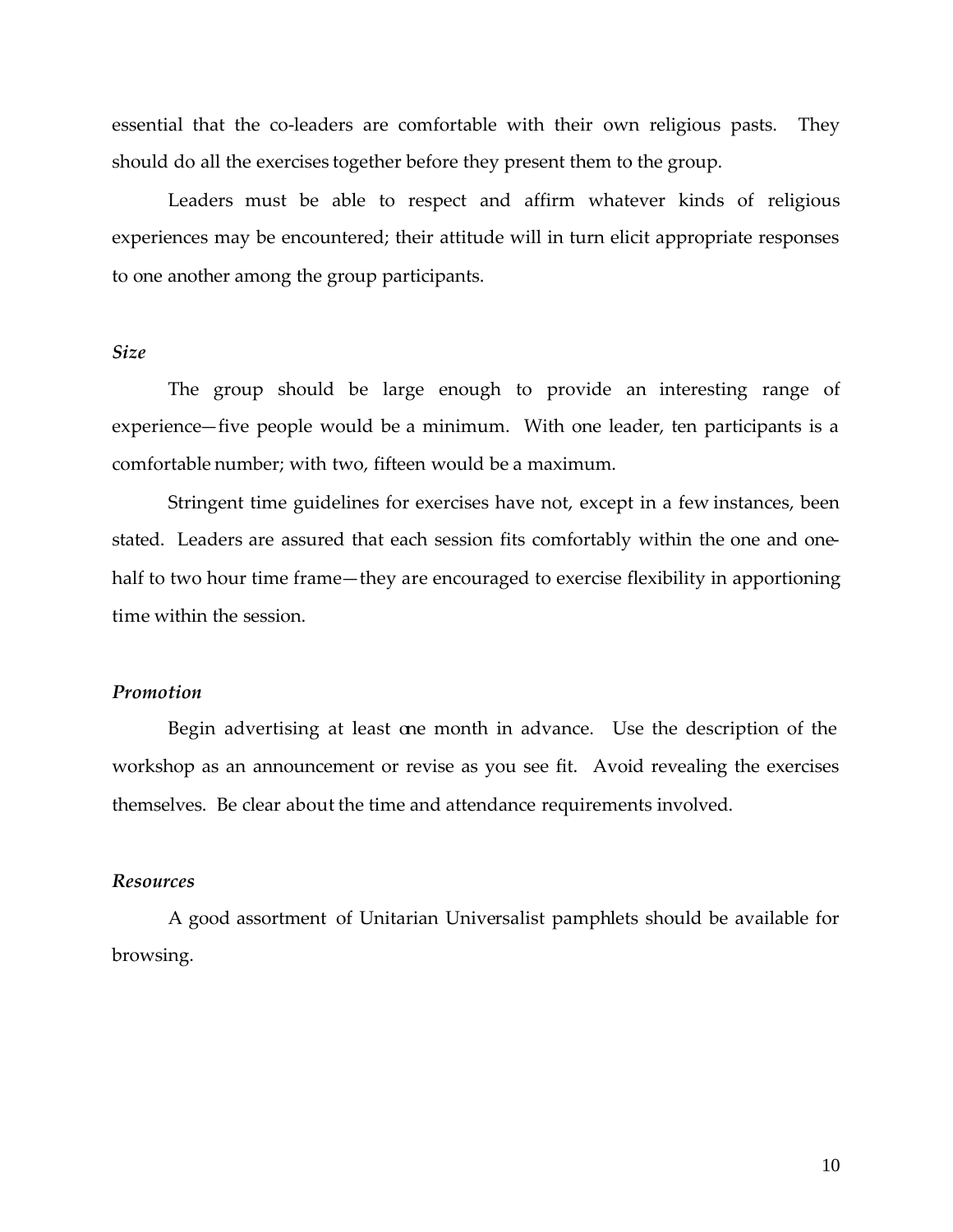# **Workshop One: Personal Religious Timeline**

## *Materials needed*

- marking pens
- ballpoint and felt-tip pens
- loose-leaf notebook cover
- large newsprint paper

#### *Beginning exercises*

Any simple exercise may be used which helps people to become acquainted with one another and begins to focus on the theme.

Example: Ask the group to form dyads. They will spend ten minutes together discussing the following two questions, then will introduce their partner to the group.

- 1. What are all the formal religious labels which have ever applied to you?
- 2. What brought you to this workshop? (Leaders should take note of expectations revealed through this question.)

You can keep this exercise brief by reminding people that they will have ample opportunities to expand on their histories as the group develops. Even if your group is small, it is preferable to use this method rather than have each person introduce themselves in a large circle because it inhibits lengthy autobiographical statements and promotes listening.

This exercise of introduction should be used even if all group members know one another.

After the introduction, leaders briefly introduce themselves (or each other), and describe the workshop.

1. Repeat the purpose of the sessions (see Description).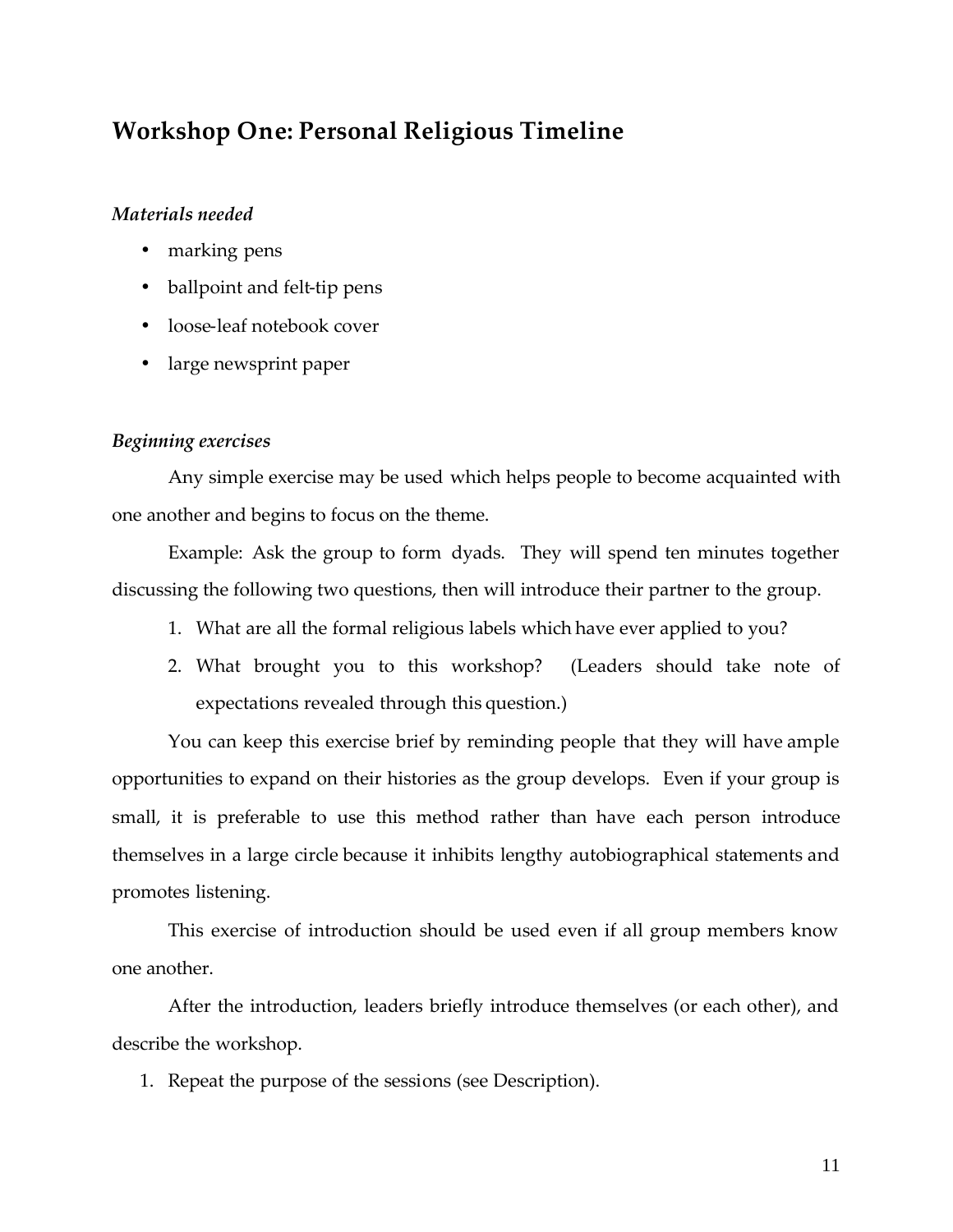- 2. Suggest that the exercises are tools for exploration, starting points.
- 3. Emphasize the desirability of attendance at all sessions.
- 4. Remind the group of the need for confidentiality. Personal and private information may be heard during the workshop.
- 5. Explain that many of the exercises in *Owning Your Religious Past* involve reflection on people, places, and experiences that have had formative roles in our religious development. Sometimes, these reflections can lead to strong emotions, even recollections of traumatic experiences such as abuse or death of a loved one. Explain that in this course, you want participants to take responsibility for their own well-being. This means that they can excuse themselves from any activity, no questions asked, and they can limit "how deep" they go in any given exercise. Emphasize to the group that it is important to respect our own—and one another's—boundaries.
- 6. Ask participants if there are other ground rules they would like to see the group agree to. Write these on newsprint, along with the two listed above, and ask the group if they can affirm these guidelines for the program. You can post these ground rules at each subsequent meeting.
- 7. Explain journal writing.
	- A. Each person should have available some writing materials with which they feel especially comfortable. (Ever notice how your thoughts flow differently and your handwriting changes with different pens? Ever get stymied writing a letter because you can't find the "right" stationery?) If people have not brought materials to this session, substitutes are available.
	- B. Journal writing is a private activity. Sharing what one has written will be entirely optional. If someone chooses to read an entry to the group, there is no discussion other than the leader's inquiry of how it felt to read the selection. That response is recorded. (The journal writing activities will be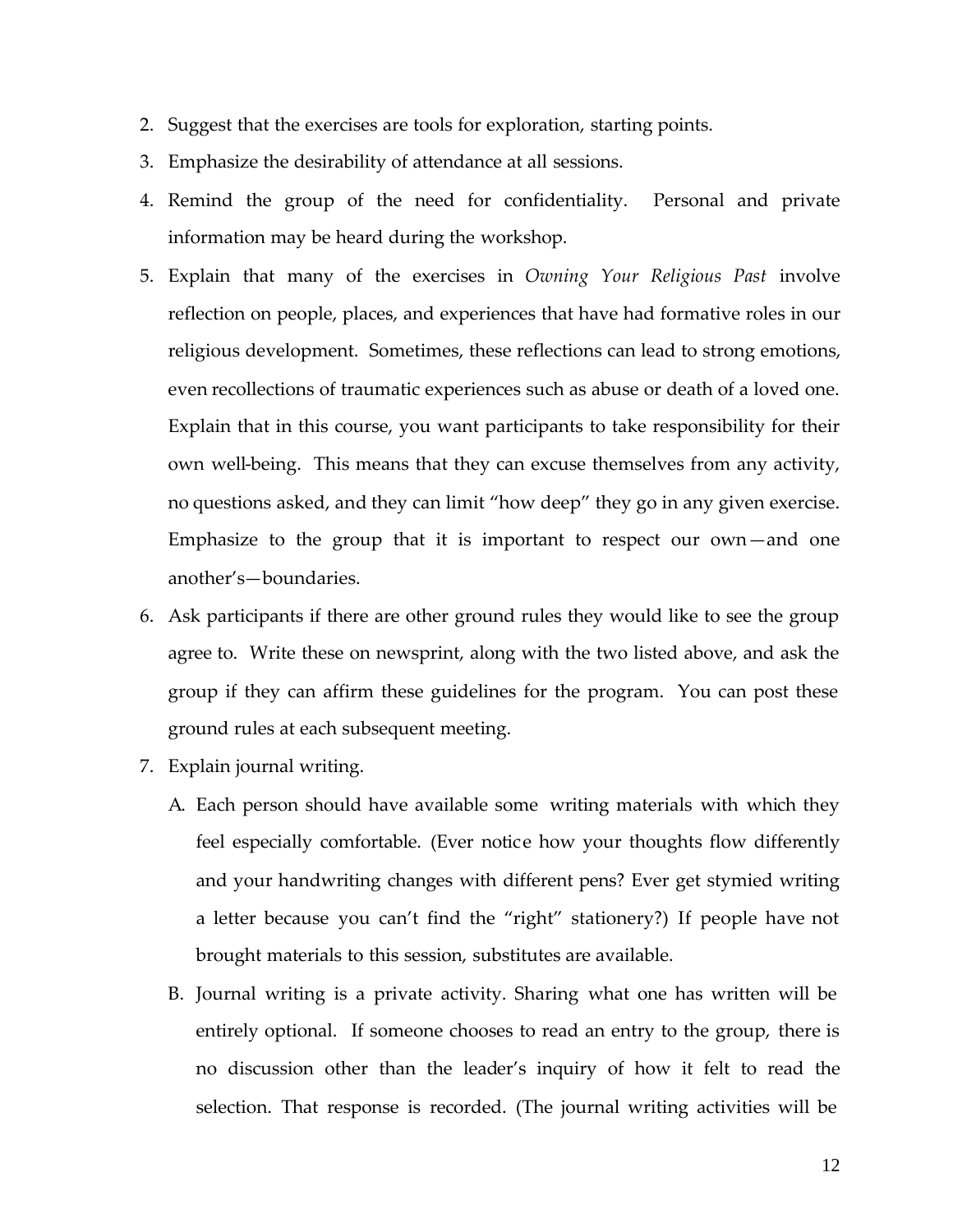introduced more successfully by leaders who have experienced a journal writing workshop. Groups vary a great deal in how involved they become with their journals.)

8. Describe use of mementos. A memento of past religious affiliation is requested for the last session. Some people may already have something; others may wish to devise something. It can be as simple as a word or symbol on a slip of paper. If someone is uncertain what to use, reassure them that they will probably have an idea by the last session.

## *Major Exercise—Timeline*

Distribute a large (about  $12'' \times 18''$ ) sheet of newsprint, a pen, and a marker to each person. Then give the following instructions:

"Using a colored marker, draw a line through the middle of the paper, lengthwise. Mark off five to ten year segments from birth to your present age. Then, with a pen, place along the line the major events in your formal and informal religious life. These could include baptism, confirmation, bar mitzvah, a youth retreat, summer camp, a book, a conversation, etc. You may wish to include events or causes to which you committed yourself to a degree one might identify as religious—a political movement, for example. You may use any personal shorthand since the time line will be read only by you."

After people are well into the exercise, say, "If you feel there is one point or more on your timeline where a sharp change, breaking away, or turning point occurs, please mark that clearly with another color."

If you have more than seven people, divide into small groups of three to five people. Ask each person to choose one item from the timeline to relate to the group. If there is time, this session ends with a journal writing exercise: "Choose one item to enlarge upon in your journal, beginning with the phrase, 'It was a time when....'"

13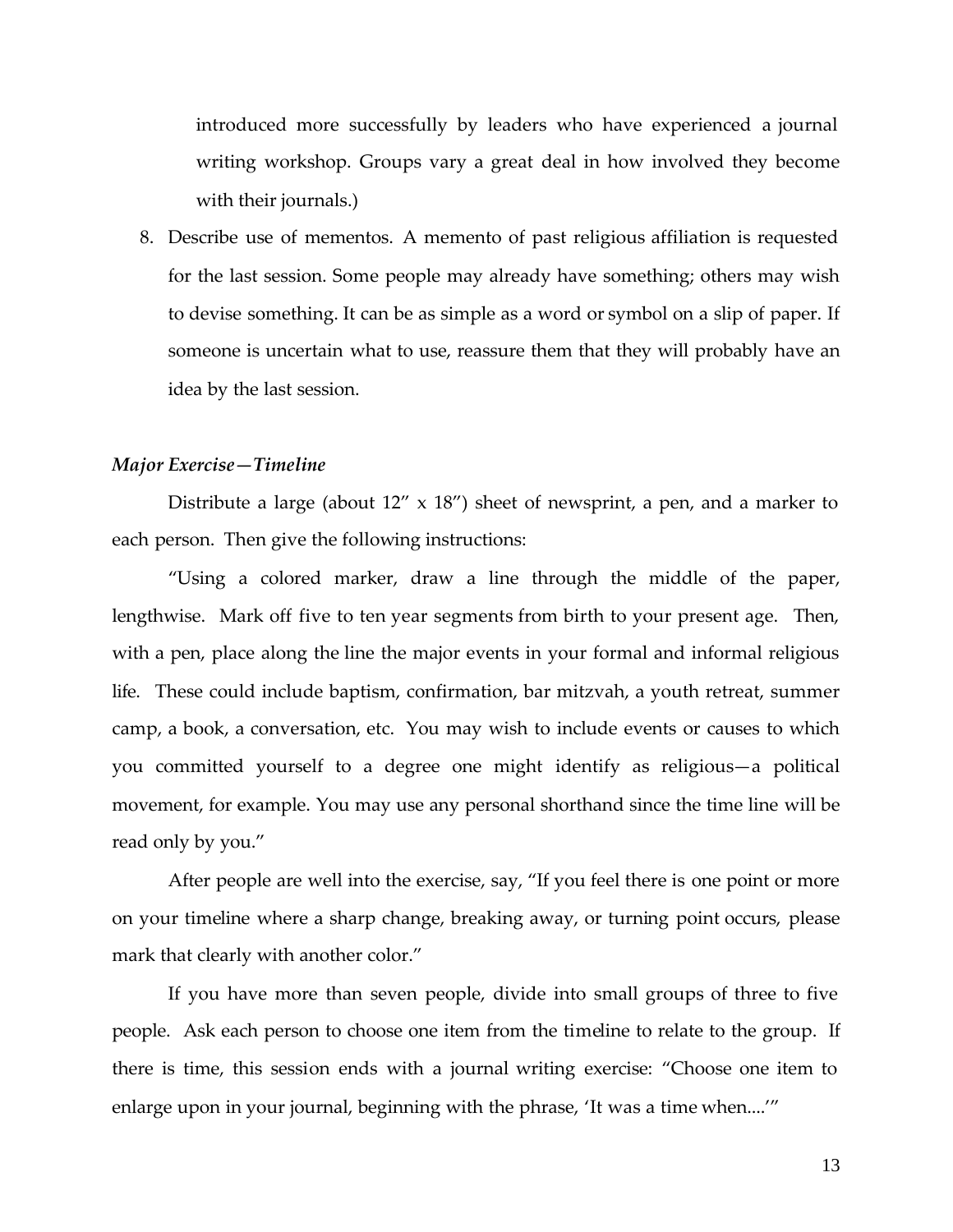If time is short, offer the journal writing as an exercise to do at home. The timeline is a rich tool for self-examination. Suggest these possibilities:

- 1. Keep adding to it as memories beget memories.
- 2. Look at the areas of break and change.
	- What else was happening in your life at the time?
	- Do you see a pattern?
	- What might you learn about how and why future change points might occur? (Change has brought us from other places to this one. We have no reason to assume these processes will not continue.)
- 3. Did you mark changes and turning points on your line since you became a Unitarian Universalist? (Many do not think to do this.)

Ask that the timeline be brought along to the remaining sessions as a resource. The leaders may decide to have an informal time with refreshments following the session. Remember if you serve wine to offer an attractive non-alcoholic alternative. Remind everyone of the time of the next meeting, and ask them to bring journal materials and their timelines.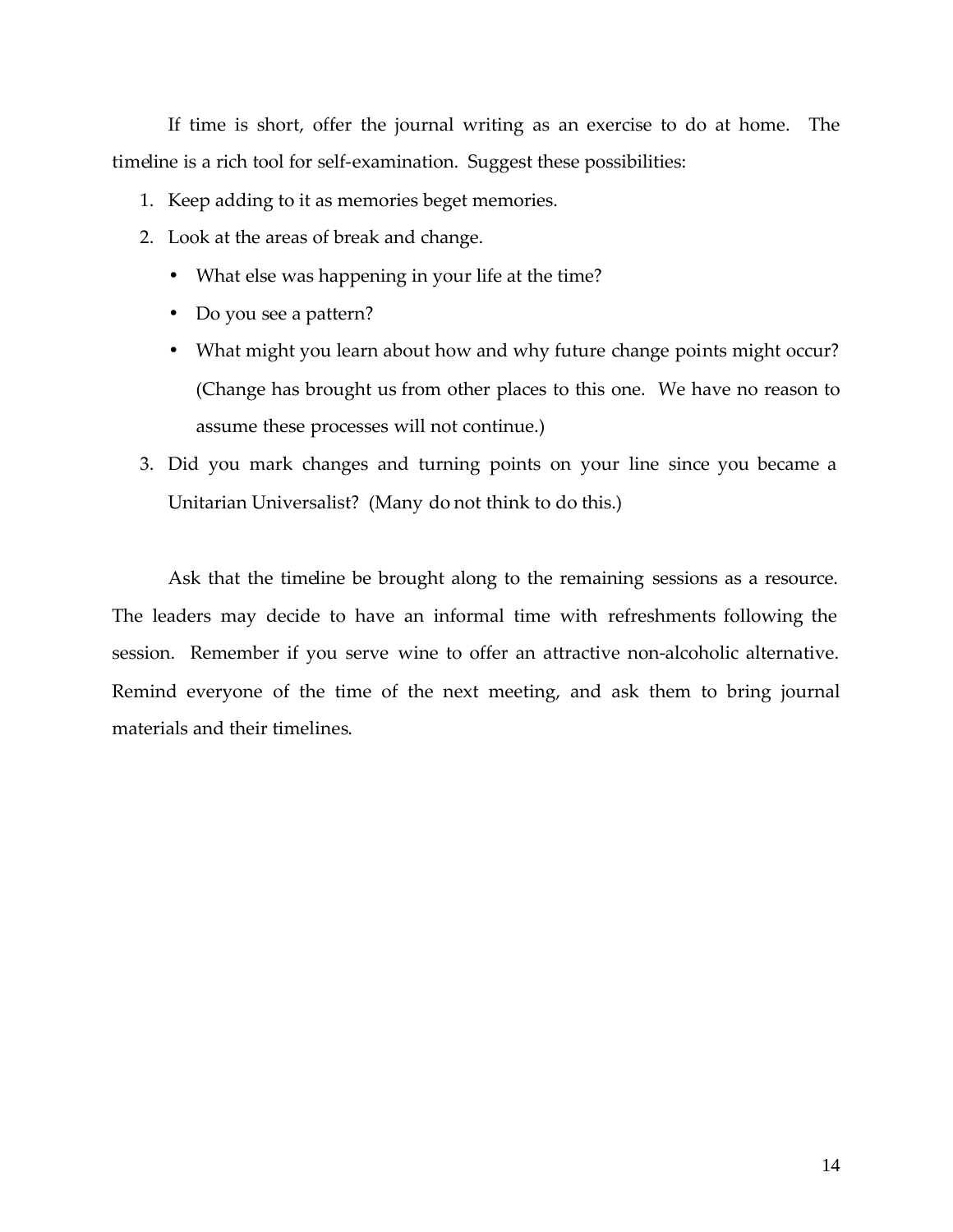# **Workshop Two: The Haunting House of Worship**

## *Materials needed*

- marking pens
- crayons
- masking tape
- large newsprint
- large manila paper

## *Beginning*

Referring to the timelines, ask whether anyone has had a further insight or reflection from the first session's activities. It is important to offer this opportunity, even though responses must be kept brief.

Next, ask if anyone has a journal entry they would like to read to the group.

## *Major Exercise: The Haunting House of Worship*

Everyone is asked to get very comfortable and toclose their eyes.

Then make the following suggestions, allowing time in between each question for people to explore their imaginations.

"Think of the religious organization with which you were most involved before age sixteen. This could be a house of worship like a church, a synagogue, a mosque, or a temple. If you weren't involved in a house of worship, you might choose to reflect on a school or a club that formed you religiously or spiritually. Take some time to choose one particular house of worship or organization to reflect on.

First, think of the neighborhood it is in; approach it slowly. Move all around it and let its presence impress itself upon you. Imagine walking around the outside. Are there flowers? Trees? A sidewalk all around? A sign? What does it say? How many entrances are there? Choose one and enter the building. Now I will give you time to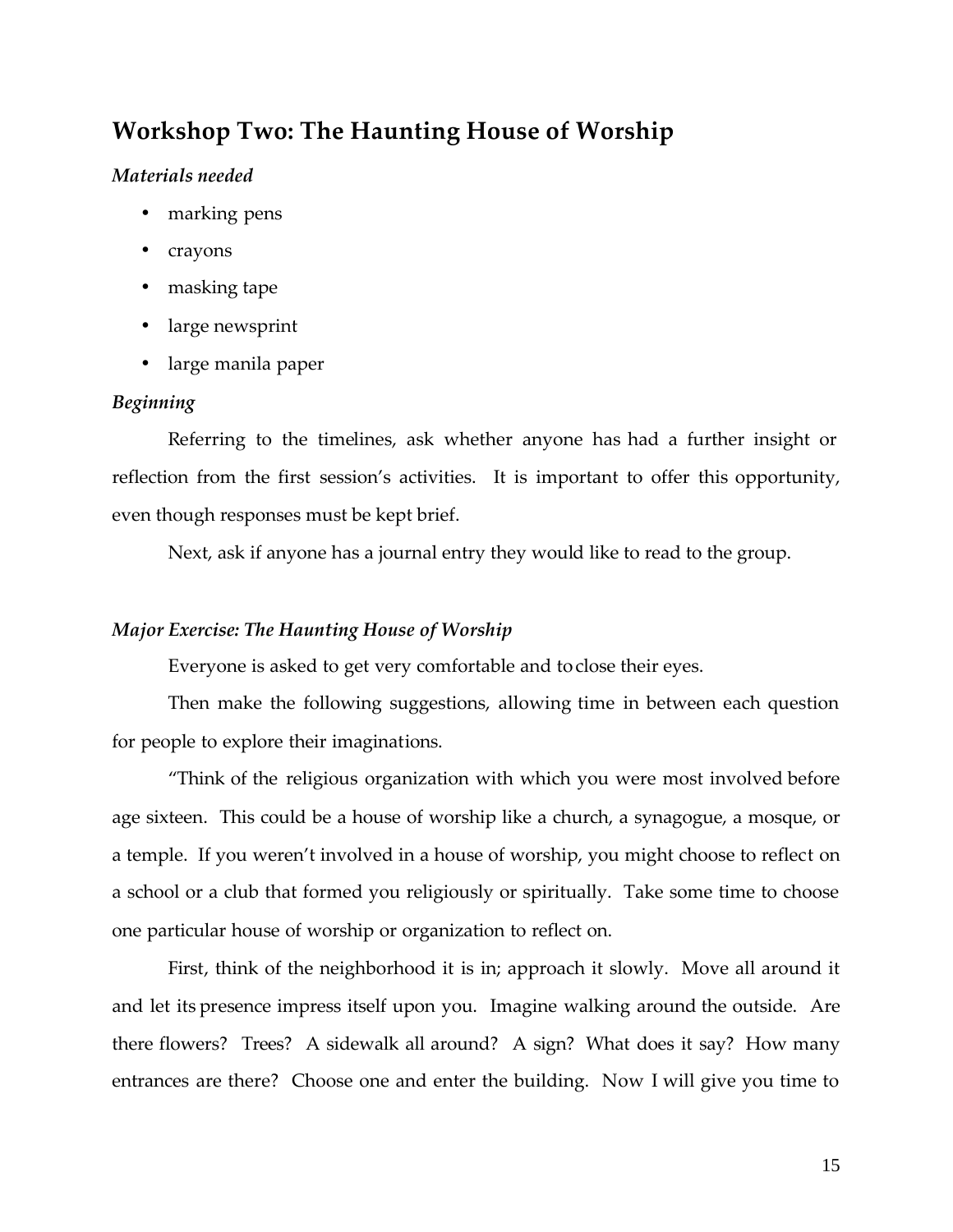walk all through the building. As you do, be aware of all your senses. Are there special smells in certain places? Special sounds? Pay attention to dark and light, and to temperature. Where do people gather? Do you have a favorite place? Are there places in the building where you are not allowed—that are off limits? How do you feel about them? Sit in a seat. Where are your eyes drawn? What do you hear?"

Now, when you are ready, without speaking or losing your mood, I would like you to take a large sheet of paper and whichever of the available pens/crayons you prefer and draw a floor plan of the church, marking in the places you have been remembering—drawing them in will enhance your memories. Be as simple or as detailed as you wish. Include the outside grounds if they have meaning for you."

Maintain a quiet atmosphere until everyone has had ample time to work on the floor plans. Then ask that they gather in small groups (four or five people) and share the floor plans with one another. Allow five minutes per person and remind them of the time periodically so no one is shortchanged. Next, gather back into the large circle and introduce a period of contemplation in which the group may reflect on any learnings this experience produced.

Post a large sheet of newsprint and write across the top, "I learned..." and record any offered statements. Suggest that these statements may be expanded in the journal.

End the session by inviting the participants to display their floor plans on the walls (provide masking tape).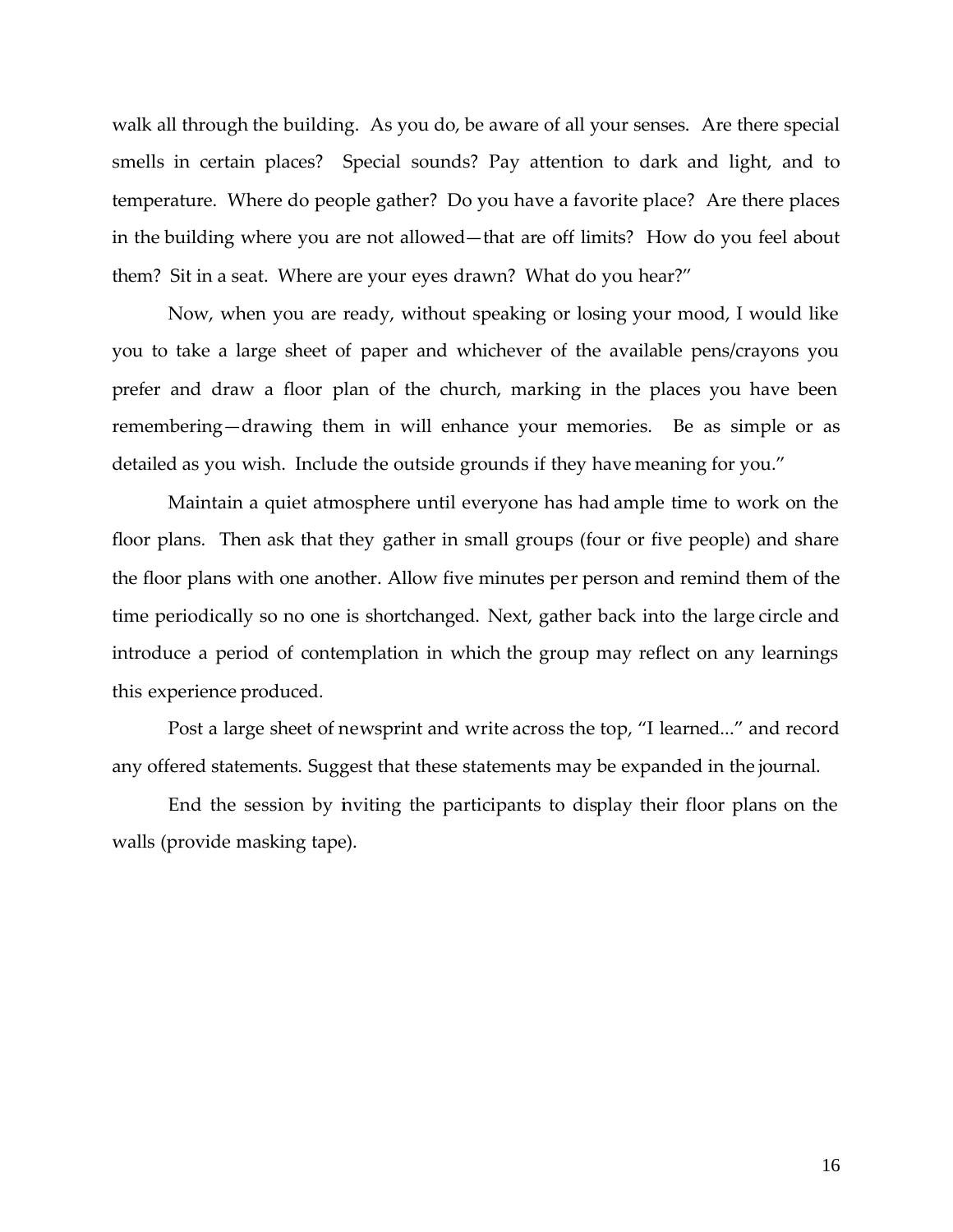# **Workshop Three: An Exercise of Reconciliation**

#### *Materials needed*

- newsprint
- masking tape
- paper and pens for those who forget journal materials

#### *Beginnings*

Have the "Haunting Houses of Worship" and the "I Learned..." lists posted when the workshop begins. Ask if anyone would like to add any more statements to "I Learned..."

Ask if anyone would like to read a journal entry to the group. As always, these are heard without discussion.

The last session focused on buildings, recognizing how physical spaces store memories. This session focuses on people: people who have been present along our religious paths.

Ask each person to take out the timeline and look it over with this idea in mind, seeing particular faces linked to the recorded episodes.

#### *Major Exercise—Dialogue—An Exercise of Reconciliation*

Ask everyone to get into a comfortable position, eyes closed, journal materials nearby. Then give the following directions:

"Choose someone from your timeline, before one of the 'break' or 'change' marks, who is or would be still back there, someone who was or is important to you. The person may be living or dead. You are going to have a dialogue with that person regarding the break point, that line that separates the two of you. Both sides of the dialogue exist within yourself.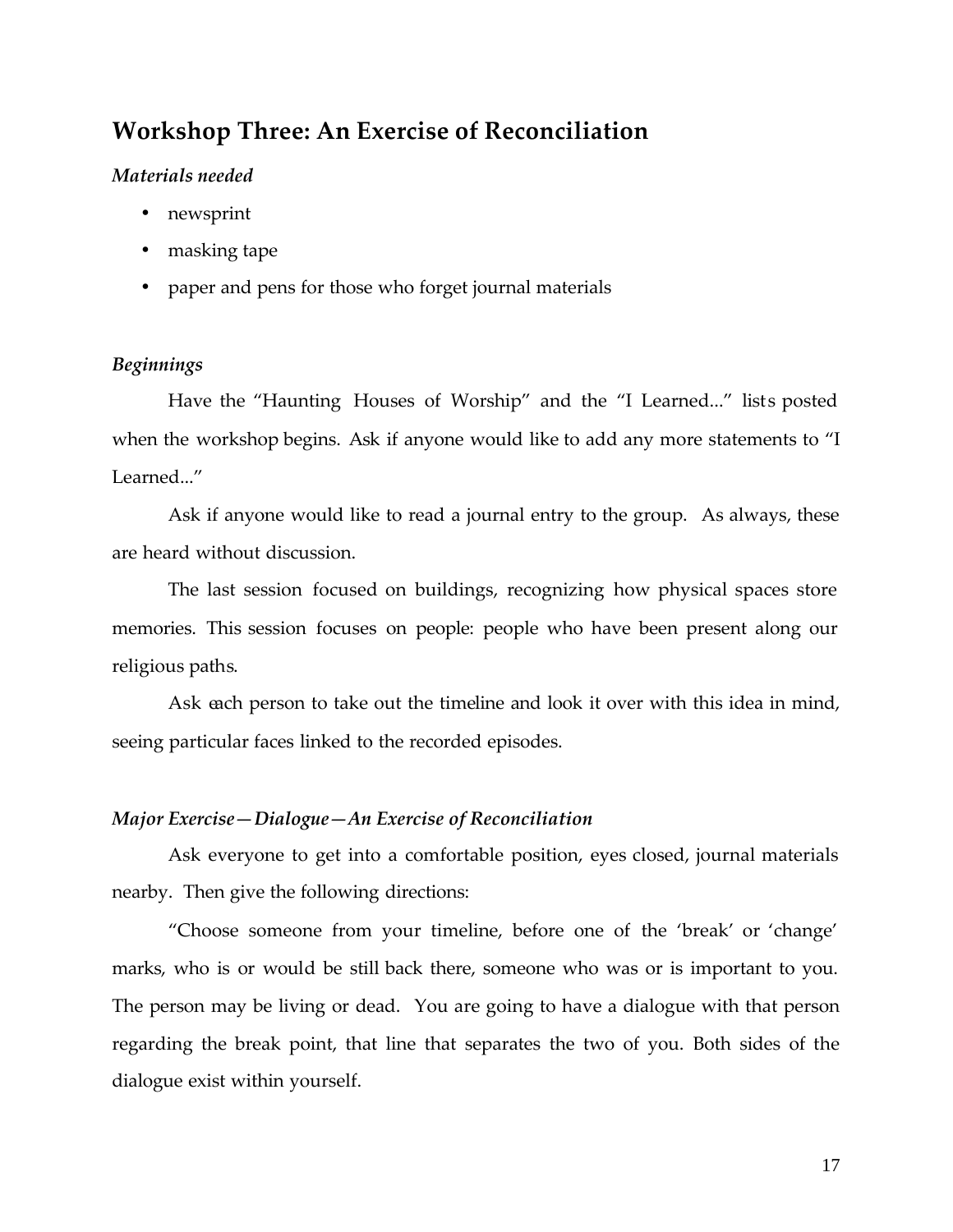"I will give you a moment to choose that person. Note how they are dressed, their movements. When you are ready, greet the person and hear the response. Then you may have a question you wish to ask. Proceed with your dialogue, and when you feel ready, record that dialogue in your journal."

If someone has difficulty choosing a dialogue subject, leaders may suggest a Sunday School teacher, friend, relative, clergy figure, or historical personage. If someone inquires, it is perfectly alright to recall and record a conversation one has actually had. The leader's role is always to help the participant use the exercise tool in whatever way is most useful to them. (If someone asks if they "can" do something, it's probably because that is what they need and want to do.)

Complete quiet is required until everyone is finished. If all but one or two people seem to be ready to move on, gently suggest that those who are still working find a temporary stopping place and continue the exercise later.

Anyone who wishes may read their dialogues to the group. Most will probably do so, though they may be reluctant at first. The leaders create an atmosphere that encourages willing participants to read journal entries and affirms the decision of others not to do so. Such an atmosphere is developed as much with body language and sensitive use of silence as with words.

Ask after each reading how it felt to hear oneself read it aloud. Listen very carefully. It may be appropriate to ask if the dialogue might actually take place in the future.

#### *End of Session*

As the group members learn about one another's experiences, they begin to see how they may be resources to one another. There is time in sessions four and five to deal with some questions generated by the group. Post a large sheet of newsprint and ask for any topics, related to the workshop theme, that the group hopes to touch upon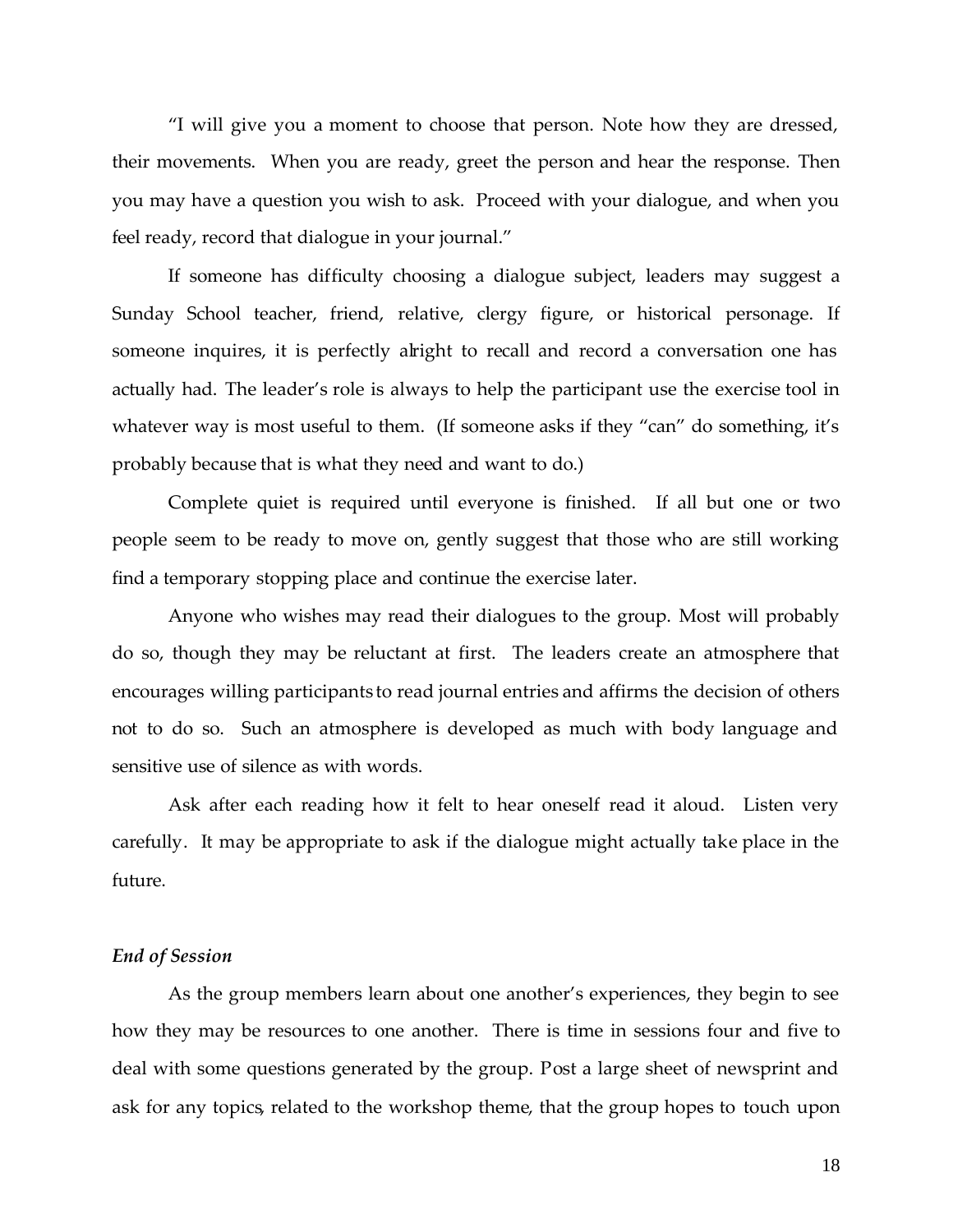by the time the program ends. You cannot promise that all will be covered, but some surely will. Furthermore, simply making the list helps weave some of the items into the remaining sessions. It is up to the leaders to continue referring to the list and adding to it.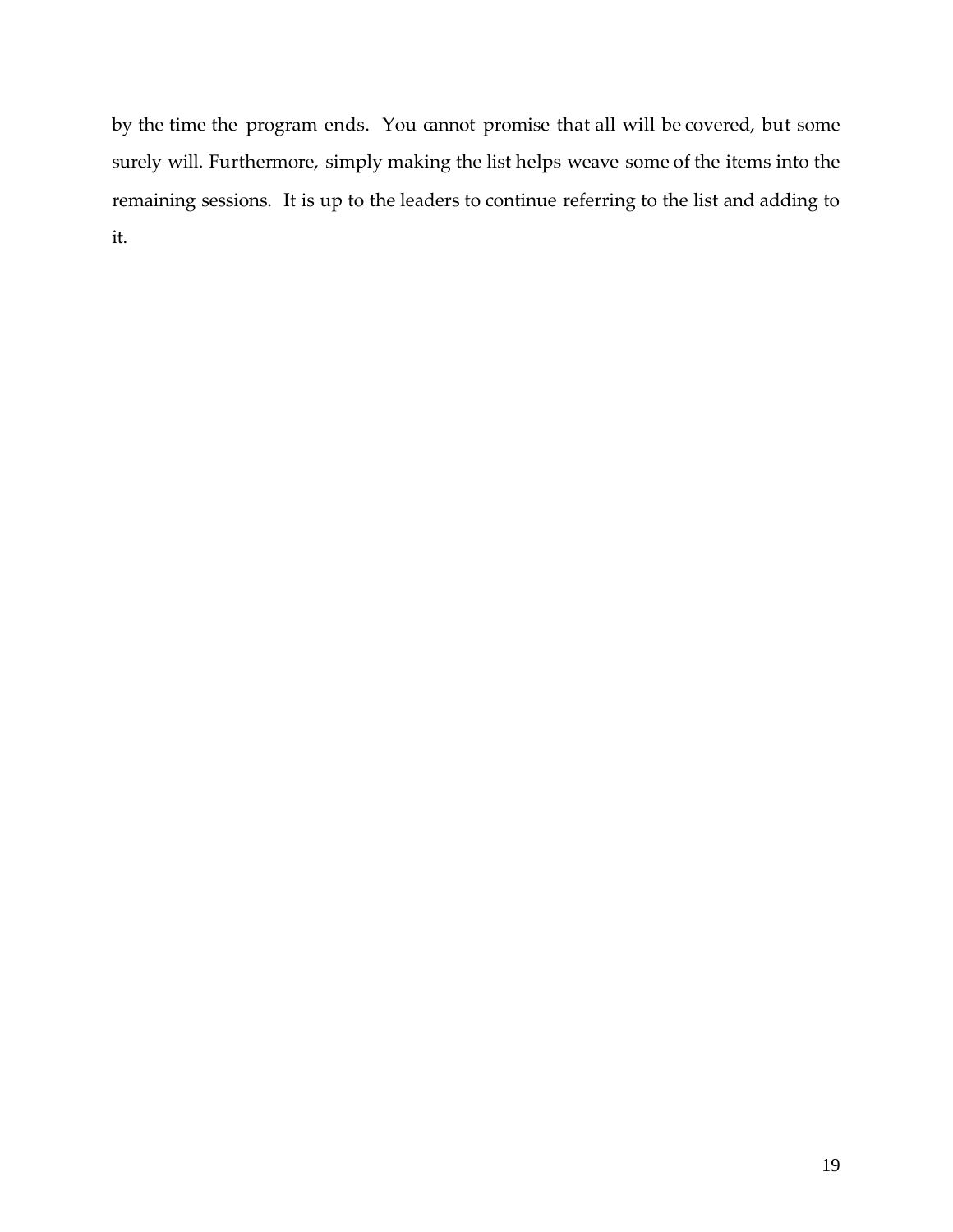# **Workshop Four: Claiming the Positives**

## *Materials needed*

- marking pens (three colors)
- masking tape
- several large sheets of paper

## *Beginning*

Post the "Concerns We Hope to Address" list. Ask if anyone would like to add to this list.

Ask if anyone has a journal entry they wish to read. (Some may have continued working at their dialogues.)

#### *Major Exercise: Positives Lists*

Up to now, our focus has been on the past. This exercise brings together what we have discovered and then moves us forward into the present.

Tape up a large sheet of paper. Be ready to add another quickly. Write at the top with a wide-tip marking pen, "Positive Aspects—Past Religion" and ask for people to simply call out in words or phrases anything they wish to list. Group agreement is not sought; the list is a compilation of individual opinions. It is generally best to list something exactly as worded by the person offering it. If you need to distill or clarify, make sure your revision is completely acceptable to the group. Even if an idea seems quite similar to one already listed, write it—it may be important for someone to see it expressed in a certain way. Move to a second sheet if you need to and allow time for the group to check to see if anything is missing.

When everyone is satisfied that the list is complete, take it down and put it out of sight. Using a fresh sheet and a different color marker, write "Positive Aspects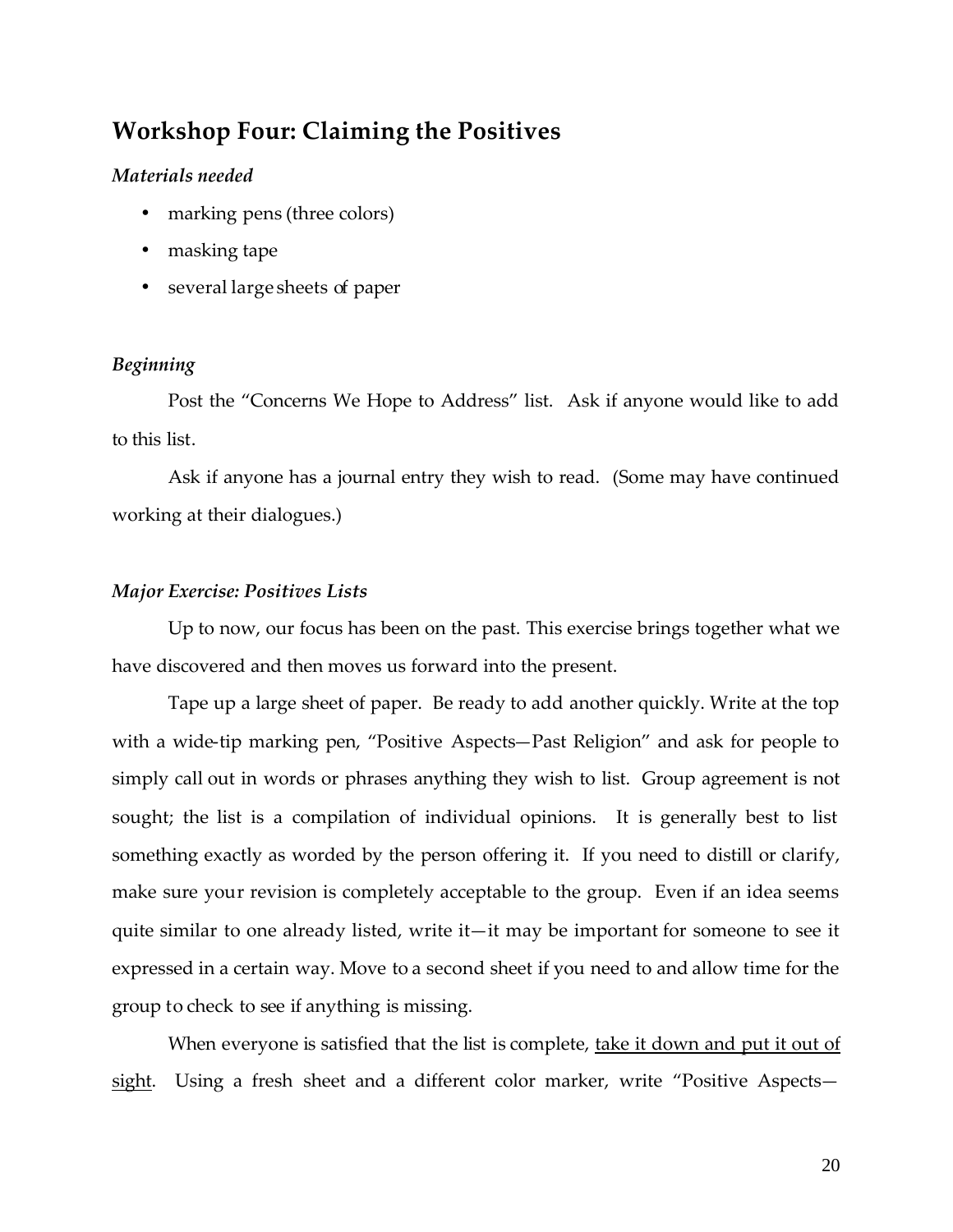Present Religion" and repeat the process. Try to keep the group from getting involved in comparisons until this list is complete.

When the group has completed the second list, put the first list up again and invite observations (this word is much better than "comparisons." After the discussion has gone on for about ten to fifteen minutes, post another sheet of paper and write at the top, "Still Seeking..." and record anything anyone in the group wants to list under this category. This activity will probably lead you quite naturally to some items on the "Concerns We Hope to Address" list.

For a journal writing activity at home, suggest that one item from the "Still Seeking" list be chosen and explored. What do I seek? How might I get it? What changes would have to occur in my Unitarian Universalist society for me to find what I need? What changes in myself?

At the end of the session, remind everyone to bring a memento to the last session to use in a simple closing celebration.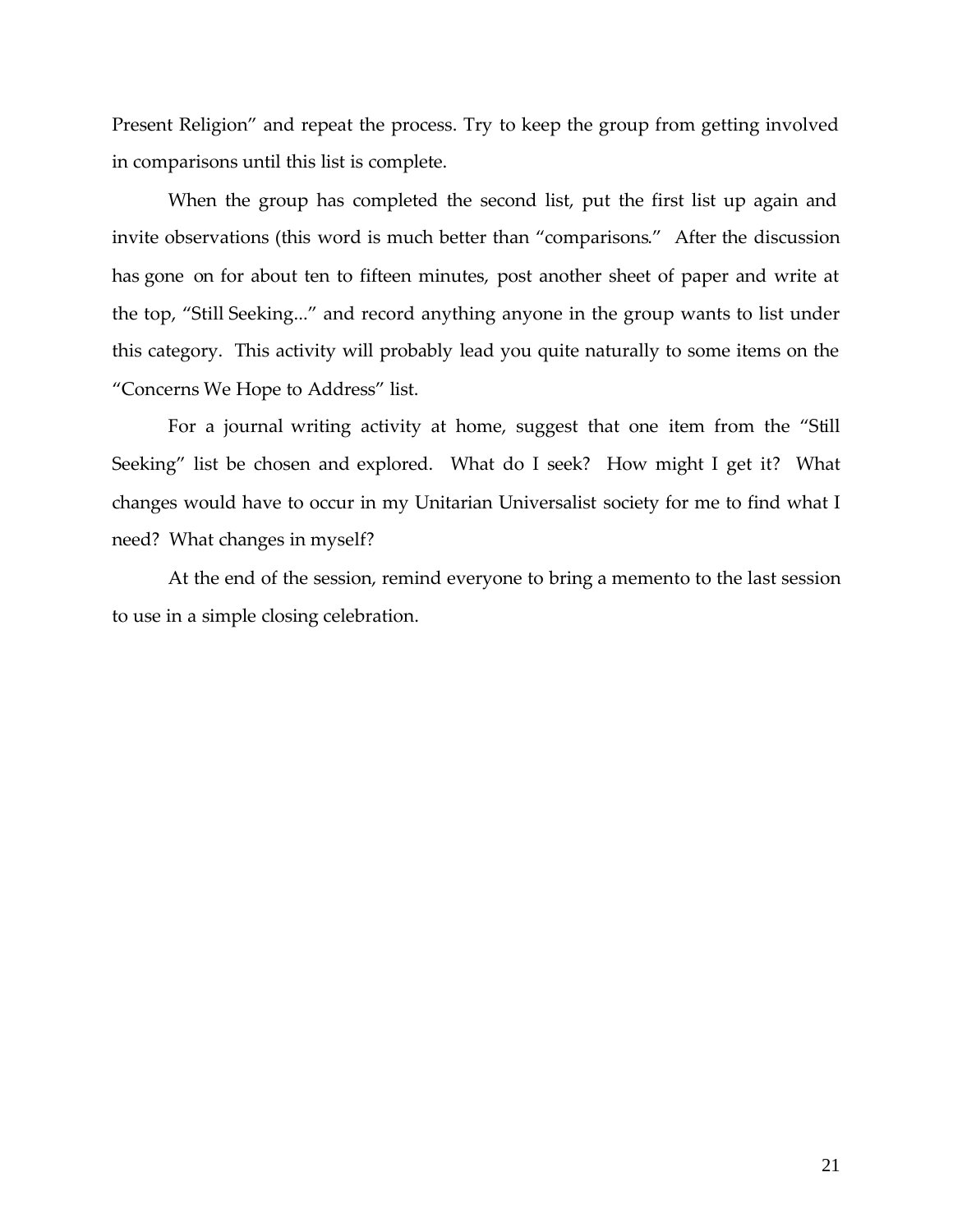# **Workshop Five: Conclusion and Worship**

## *Materials Needed*

- newsprint paper
- marking pens
- chalice, candle, and matches
- altar cloth to place under chalice
- *Singing the Living Tradition* hymnal
- mementos (participants bring)

## *Exercise*

Have the "Positives" and "Still Seeking" lists posted when the group assembles. Invite any further additions or observations and record them.

Ask if anyone would like to read a journal entry.

Spend the next forty-five minutes addressing the items on the "Concerns" list. Then break for ten minutes to prepare for the closing worship. Announce that you will invite each person in the group to show and say something about the memento, related perhaps to what it once meant and what it means now. Participation beyond joining the group in the circle is completely optional.

The goal of the closing worship is to provide closure for the group's life together, and to affirm the growing edge of each person's religious quest, grounded in the whole of all that has come before. It is short and simple, and finds its power in individual participation, which leaders may trust will indeed occur.

## *Closing Worship*

Leaders are encouraged to create a worship which responds to the unique life of the group. The following suggestions for readings and activities may assist you in that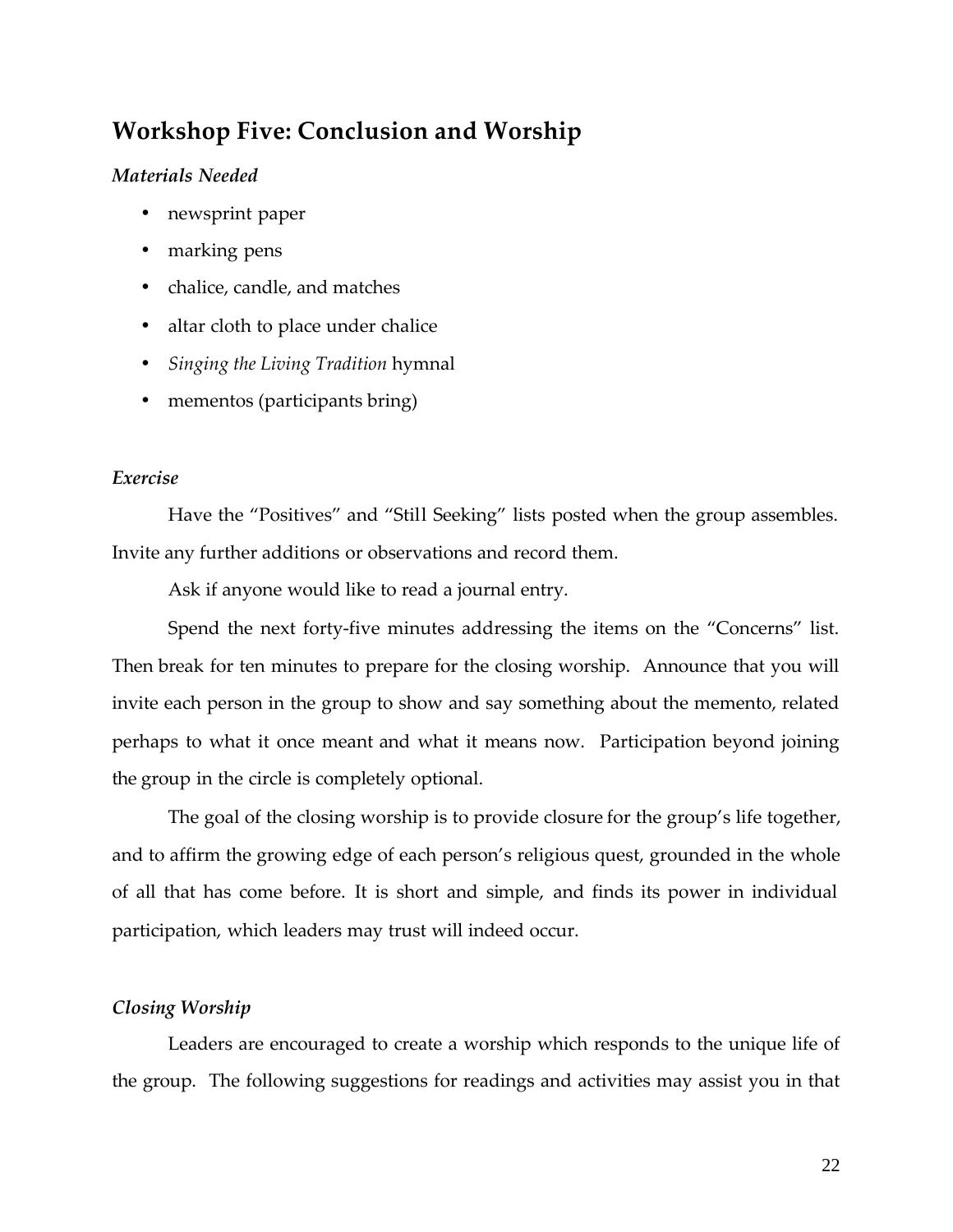## planning.

#### **Preparation**

Prepare a worship center with room for everyone to gather around it. A small low table works well, or simply mark an area on the floor with a piece of cloth. In the center place a chalice, candle, and matches. When you are ready, invite everyone to gather.

## *Opening Words and Chalice Lighting*

We have come along many different paths to this moment, and we will go from here to other places. I light this chalice to celebrate the community of this group, to symbolize the diversity among us and the unity which binds us here, together, in this moment. *[Light the chalice.]*

#### *Reading*

Relevant readings include the following, some of which can be read responsively or as litanies:

- From *Singing the Living Tradition:* 443, 444, 466, 580, 591, 654, or 657.
- Selections from WorshipWeb (www.uua.org/worshipweb).
- Or this adaptation of a reading by Samuel McChord Crothers (from *Prayers,* 1928):

We commemorate the places and faces which have been recalled during our time together. Let the horizon of our minds include all people: The great family here on earth with us; Those who have gone before and left to us the heritage of their memory and of their work;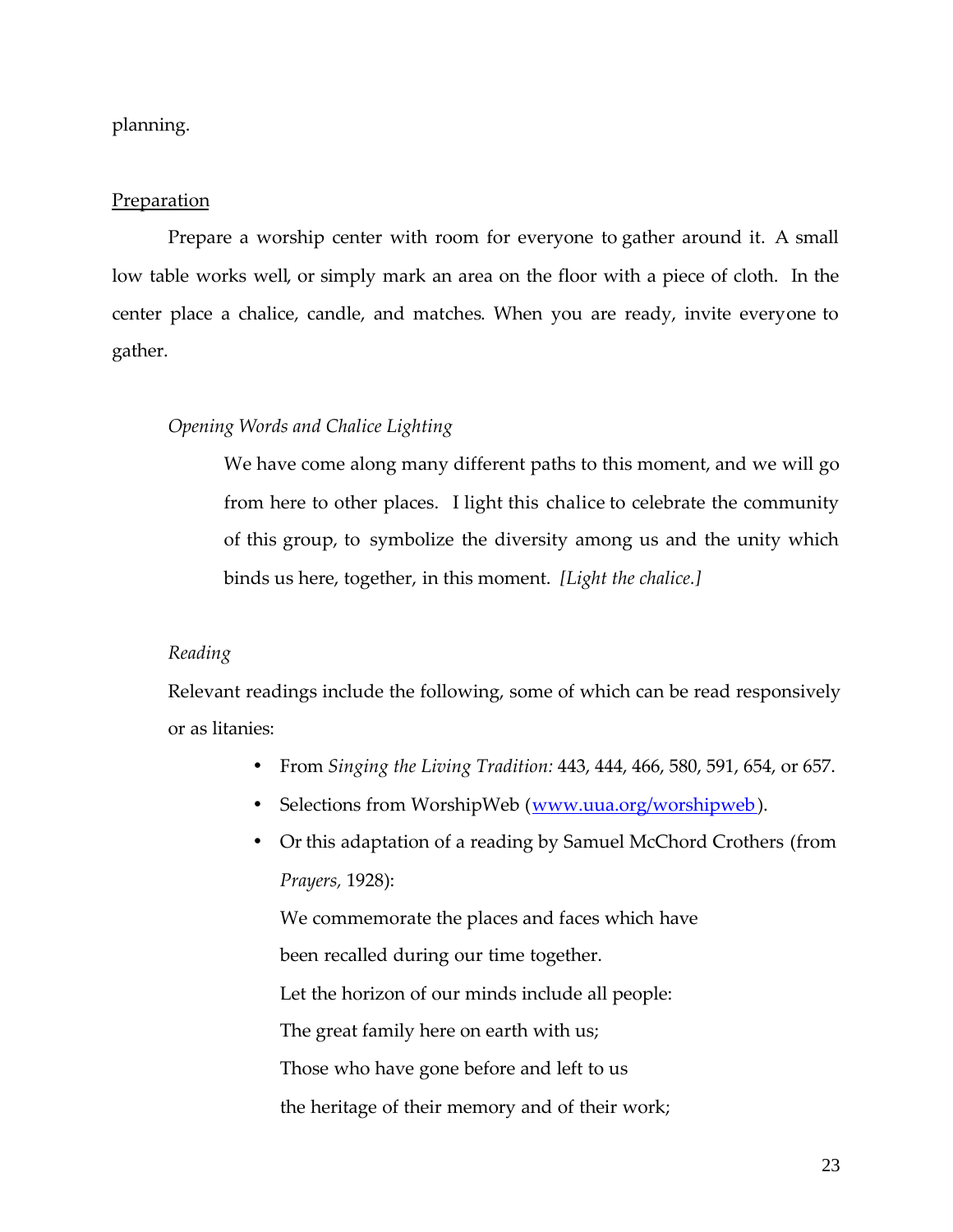And those whose lives will be shaped by what we do or leave undone.

#### *Sharing*

Leader indicates silently that it is now time for someone to share the memento, placing it near the candle. All are left visible until the end of the service. Leaders are encouraged to participate in this activity with participants.

#### *Closing Words*

When everyone who wishes to has spoken, the leader offers closing words or a benediction.

- Appropriate readings from *Singing the Living Tradition* include 680, 682, 687, 692, and 706.
- You may also consult WorshipWeb (www.uua.org/worshipweb).

#### *Closing Song*

Relevant closing songs include the following:

- "Where Do We Come From?" 1003 in *Singing the Journey*
- *"*Woyaya," 1020 in *Singing the Journey*
- "Lean on Me," 1021 in *Singing the Journey*
- "Simple Gifts," 16 in *Singing the Living Tradition*
- "Shalom, Havayreem!" in *Singing the Living Tradition.*